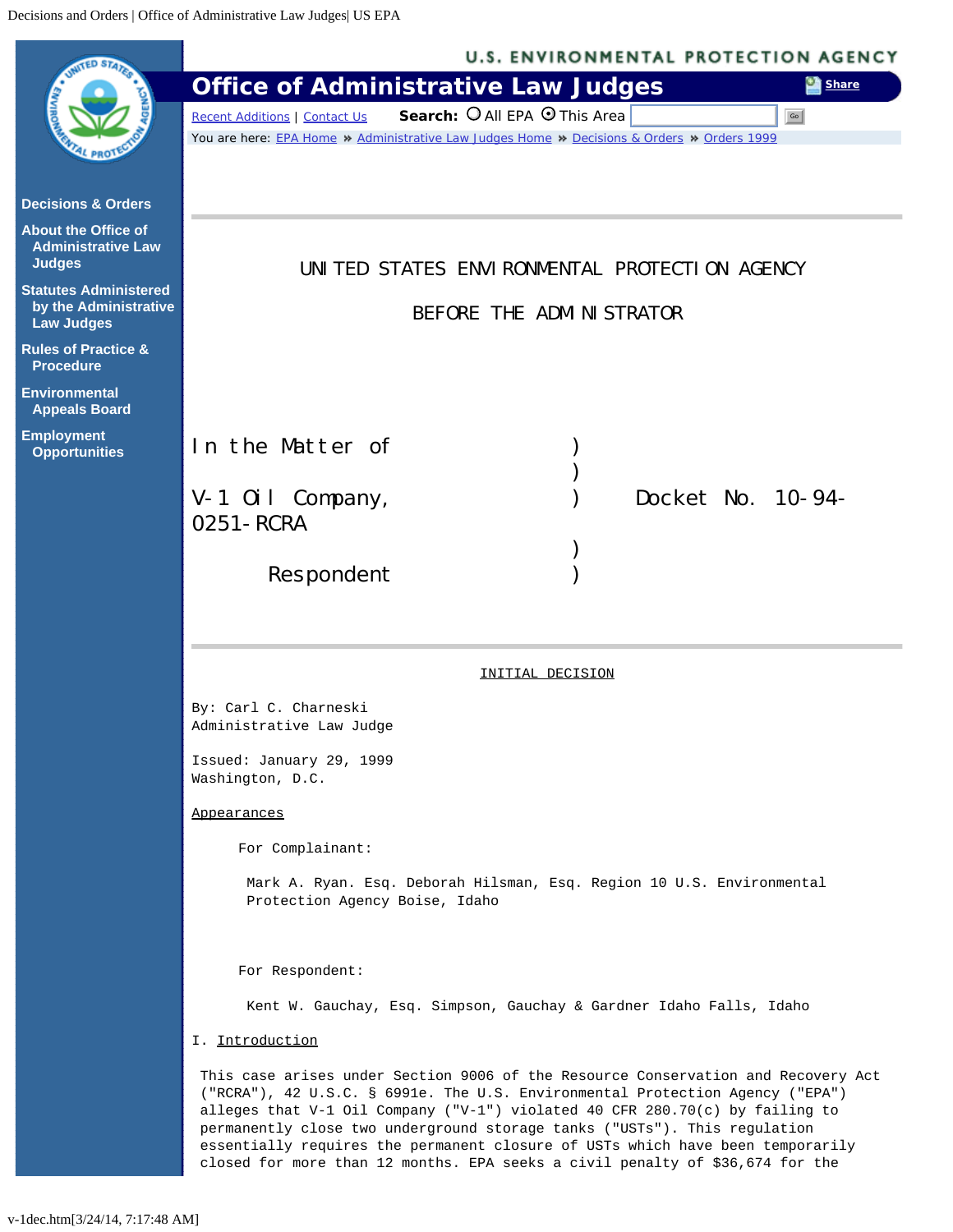alleged Section 280.70(c) violation, as well as the issuance of a Compliance Order.

V-1 disputes EPA's version of the facts. It argues that the USTs in this case had not been temporarily closed for more than 12 months as EPA asserts and, therefore, did not trigger the permanent closure provisions of Section 280.70(c). Respondent submits that, instead, the two underground storage tanks had undergone a "changein-service," within the meaning of 40 CFR  $280.71(c)$ , and thus were not required to be permanently closed.

A hearing was held in this matter on October 15 and 16, 1997, in Idaho Falls, Idaho. For the reasons that follow, V-1 is held to have violated Section 280.70(c) as alleged by EPA, and a civil penalty of \$25,000 is assessed for this violation. In addition, respondent is directed to satisfy the terms of the Compliance Order that are set forth in EPA's amended complaint.

# II. Facts

V-1 is a privately owned oil company with approximately 250 employees. It conducts business in eight western mountain states, with physical operations in six of those states. While V-1's primary business involves the sale of propane, it also sells gasoline at several locations. *Tr. 241.* It is the company's gasoline sales operation which is the subject of the present enforcement action.

## The Twin Falls Facility

The events of this case took place at V-1's facility in Twin Falls, Idaho. The Twin Falls facility is a propane retail outlet, located in a largely residential area. V-1 began selling gasoline at this location in 1978, and it continued to do so until approximately June of 1991. *Tr. 56, 241-42, 286*.

V-1 offered several reasons for its decision to discontinue the sale of gasoline at Twin Falls. The major reason was a monetary one. V-1's president, Gary Huskinson, testified, "it seems like there was a continual price war and there just wasn't any profit in the gasoline business at that time." *Tr. 243; Compl. Ex. 9 at 2.* Still, respondent's decision to close down its gasoline pumps was not, at least in June of 1991, a permanent one. Huskinson's testimony indicates that V-1 would have reentered the retail gasoline business in Twin Falls had market conditions

 improved. *Tr. 243-44*; *see Tr. 323.*[\(1\)](#page-9-0) V-1, however, never did resume gasoline sales at the Twin Falls facility.

### Closing The Underground Storage Tanks

The gasoline at V-1's Twin Falls facility was stored in two underground storage tanks. One tank held 12,000 gallons, and the other tank held approximately 6,000 gallons. *Compl. Ex. 3*; *Tr. 242*. The tanks, as well as the related piping material, were asphalt coated or constructed of bare steel, and were neither lined, doublewalled, nor cathodically protected. *Compl. Ex. 3.*

V-1 began closing the USTs by selling off as much of the gasoline product as it could pump from the tanks. A hand pump was then used to extract the remaining gasoline from the tanks. Company president Huskinson explained, "we put a pipe down to the bottom of the tank and cut off at an angle and pumped down to about a quarter of an inch of the product out of the tank, then we filled them with a hose with city water and there was a little sludge on the top and we pumped that off." *Tr. 247.*

Thereafter, on July 12, 1991, V-1 filed a Notification for Underground Storage Tanks (EPA form 7530-1) with the Idaho Department of Environmental Quality ("IDEQ") informing the State agency that the two USTs at its Twin Falls facility were no longer used to store gasoline. *Resp. Ex. 5.* On this document, respondent checked boxes indicating that the tanks were "Temporarily Out of Use." Respondent, however, also checked boxes indicating that the tanks had instead undergone a "Change in service." In addition, V-1 informed the IDEQ that no "site assessment" had been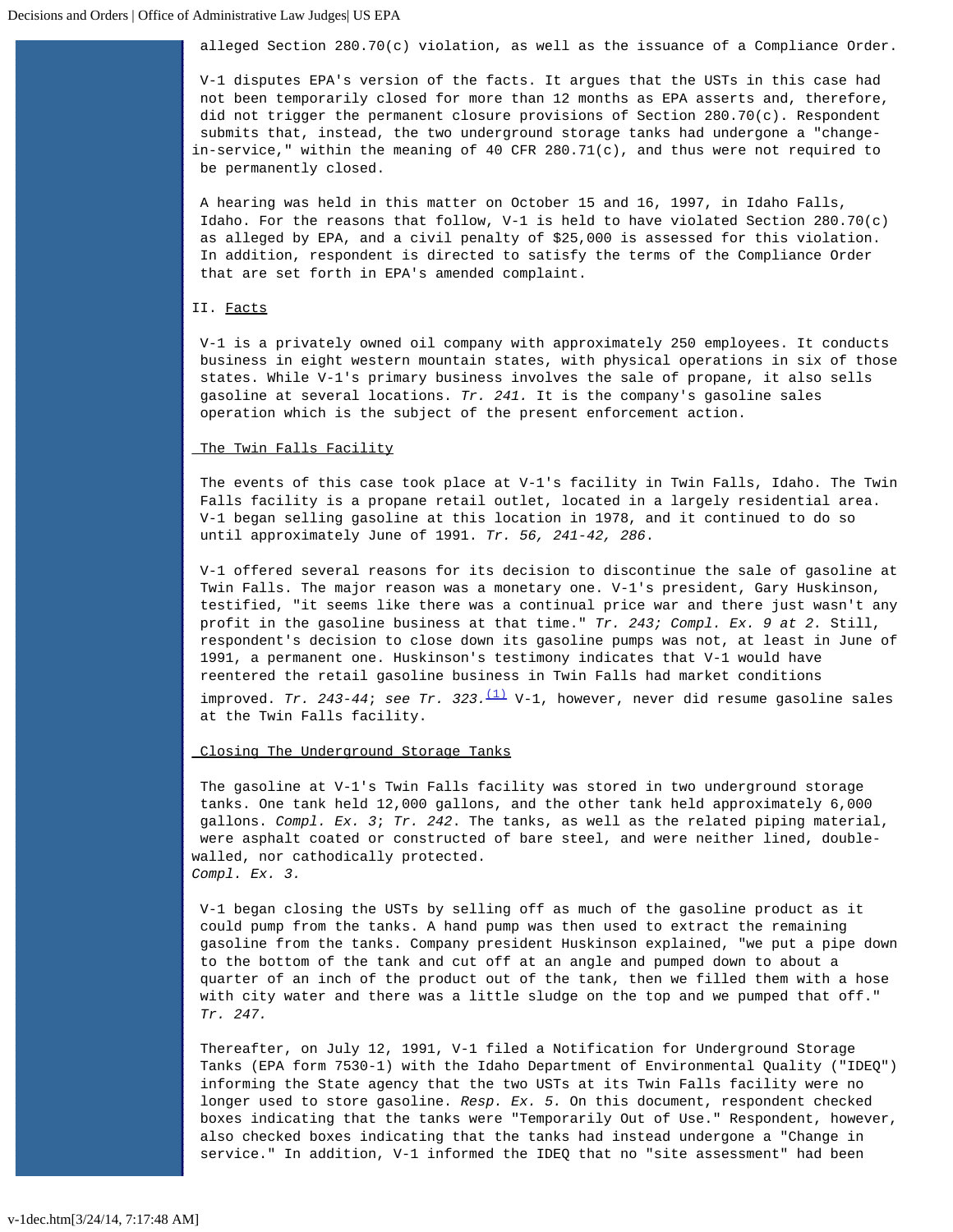performed.<sup>[\(2\)](#page-9-1)</sup>

# EPA Takes Enforcement Action

It appears that nothing of consequence occurred in this case from the time that V-1 filed its UST notification form with the IDEQ on July 12, 1991, until November 29, 1993, when the IDEQ advised respondent that there was a problem. Specifically, in a letter dated November 29, 1993, the IDEQ informed V-1 regarding the Federal underground storage tank permanent closure and site assessment requirements. The IDEQ letter in part read:

Upon reviewing our inventory records, we find that your two underground gasoline tanks at 435 North Washington, Twin Falls, have remained temporarily out of use since July 1991.

Please be advised that Section 280.70(c) of the federal EPA Underground Storage Tank Regulations (40 CFR) states: "When an UST system is temporarily closed for more than 12 months, owners and operators must permanently close the UST system if it does not meet either performance standards for new UST systems or the upgrading requirements, except that spill and overfill equipment requirements do not have to be met. Owners and operators must permanently close the substandard UST systems at the end of this 12-month period unless the implementing agency provides an extension of the 12-month temporary closure period. Owners and operators must complete a site assessment in accordance with Section 280.72 before such an extension can be applied for."

*Compl. Ex. 4.*

V-1 responded to IDEQ's correspondence of November 29, in a letter dated December 2, 1993. There, respondent in part stated, "[a]t the time that these tanks were placed out of use, they were filled with water and your office notified." In addition, citing adverse weather conditions, and the expense associated with excavating the USTs, V-1 essentially requested more time from the IDEQ for removing its tanks. *Compl. Ex. 6.*

Thereafter, on February 2, 1994, EPA inspected the two USTs at V-1's Twin Falls facility. This inspection was conducted by Ellen Van Duzee, the EPA underground storage tank coordinator for the State of Idaho. *Tr. 35, 37*.

On her February 2 inspection, Van Duzee observed that the USTs were not in use. *Tr. 56*. Having been informed by V-1 that the tanks were filled with water, Van Duzee used water finding paste and a gauge stick to determine their contents. *Tr. 57.* She calculated that each tank held approximately 11-1/2 feet of water. She further calculated that one tank contained approximately two inches of petroleum, and the other tank a little more than one inch petroleum. It appears, however, that the petroleum measured by Van Duzee was in the tanks' fill tubes (*i.e.,* the small pipe that extends from the UST), and not in the tanks themselves. *Tr. 59-60; Resp. Ex.*  $7.$ [\(3\)](#page-9-2)

Van Duzee met with Huskinson, V-1's president, on February 4, 1994, to discuss the underground storage tank situation. At this meeting, Van Duzee issued to V-1 an "Expedited Enforcement Compliance Order and Settlement Agreement," otherwise known as a "field citation." $\frac{(4)}{1}$  $\frac{(4)}{1}$  $\frac{(4)}{1}$  In the field citation, EPA alleged that V-1 violated Section 280.70(c) by failing to close the Twin Falls USTs within 12 months of their being temporarily taken out of service. EPA sought permanent closure of the underground storage tanks, as well as a \$300 penalty. *Tr. 61; Compl. Ex. 7.*

Following Van Duzee's discussions with V-1, EPA's Region 10 UST coordinator, Todd Bender, became involved. Bender discussed this matter with Huskinson in July of 1994. Bender testified that the two talked about a site assessment, permanent closure of the underground storage tanks, and EPA's publication "Musts for USTs." Also, Bender informed Huskinson that a site assessment had to be performed at the Twin Falls facility regardless of whether the tanks were permanently closed or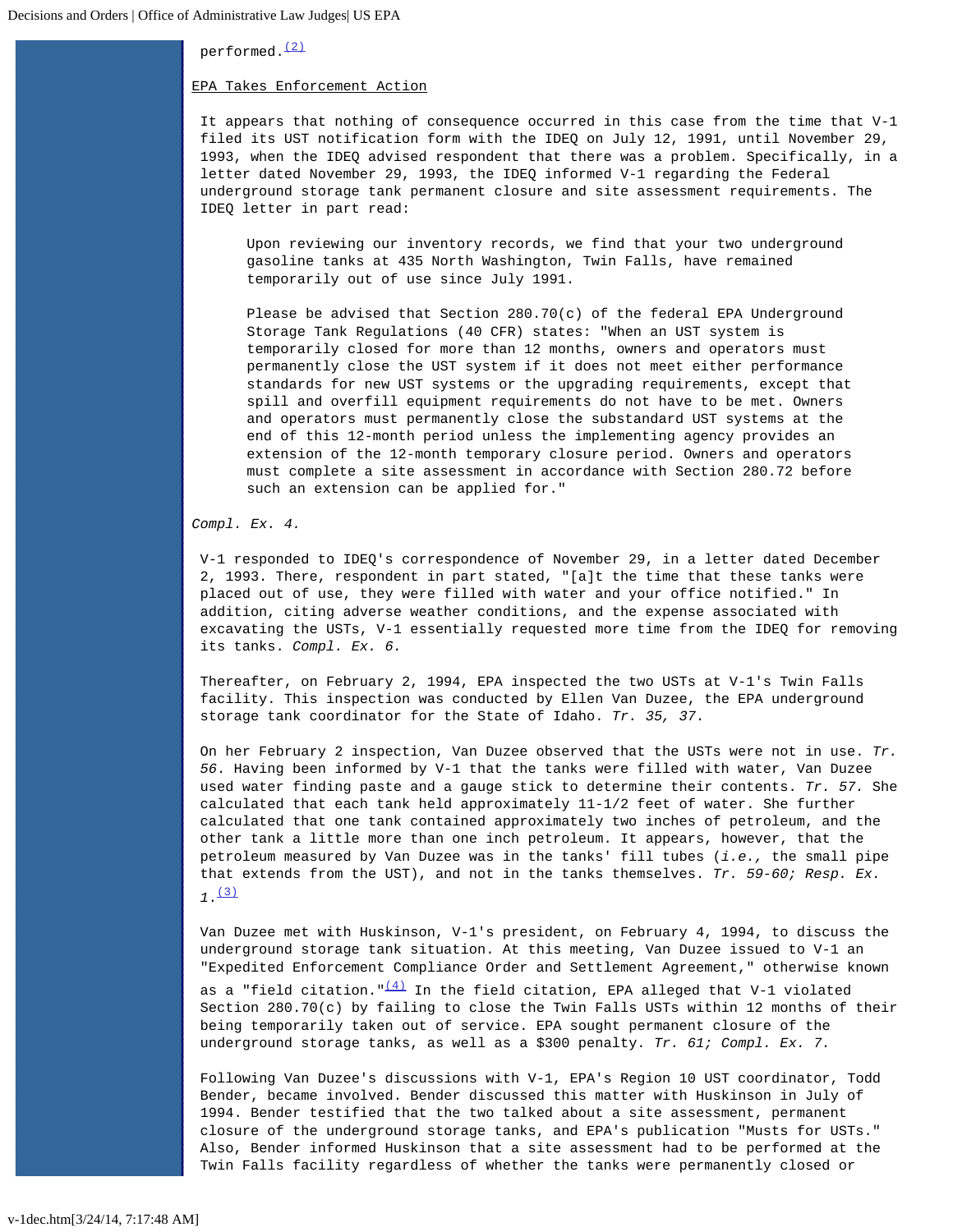whether a change-in-service occurred. *Tr. 138-39.*

Bender followed-up this discussion with Huskinson with a "last chance" letter to V-1. In this letter, Bender again set forth EPA's position and informed the company that this was the last chance to resolve the dispute by the informal field citation route. *Tr. 139, 142; Compl. Ex. 8.* Huskinson, however, refused to accept delivery of this letter. *Tr.* 140. [\(5\)](#page-9-4)

In a letter dated July 21, 1994, counsel for V-1 responded to the EPA "last chance" letter. While V-1's counsel disputed any notion that the company had violated the UST regulations, or that it was in any way responsible for ground contamination in the Twin Falls area, respondent asked EPA for a one-month extension of time "to make a final decision on what to do." *Compl. Ex. 9.*

In June, 1995, after an unsuccessful attempt to resolve this mater informally, EPA withdrew the field citation. *Compl. Ex. 11.* In its place, EPA brought the present enforcement action.

On October 1, 1997, shortly before the hearing in this case, V-1 excavated the two underground storage tanks at the Twin Falls facility. *Jt. Ex. 1.[\(6\)](#page-9-5)*

III. Discussion

A. Liability

The issue is whether V-1 violated 40 CFR 280.70(c). Section 280.70(c) in part provides: "When an UST system is temporarily closed for more than 12 months, owners and operators must permanently close the UST system if it does not meet either performance standards in § 280.20 for new UST systems or the upgrading requirements in § 280.21."

There is no dispute here that the two Twin Falls underground storage tanks were not used to store gasoline for more than 12 months. There also is no dispute that the underground storage tanks did not meet the Section 280.20 performance standards for new UST systems or the Section 280.21 upgrading requirements for existing UST systems. Rather, the dispute centers on whether this greater than 12-month period that the tanks were not used to store gasoline constituted a "temporary closure," as EPA contends, or a "change-in-service," as V-1 contends.

If EPA is correct and the USTs were temporarily closed for more than 12 months, then pursuant to the unambiguous language of Section 280.70(c), V-1 was required to have permanently closed the tanks. The record is clear that respondent did not do so. Accordingly, a violation of Section 280.70(c) would be established. If, however, V-1 is correct and the tanks had undergone a change-in-service because they contained water, and not gasoline, then respondent could well be in compliance with the change-in-service provisions of Section 280.71(c) and thus not liable for any Section 280.70(c) violation. $\frac{(7)}{2}$  $\frac{(7)}{2}$  $\frac{(7)}{2}$ 

Upon analysis of this issue, it is held that V-1 maintained the Twin Falls USTs in a temporary closure status for more than 12 months. Accordingly, respondent committed a violation of Section 280.70(c) when, after this 12-month period, it failed to close the tanks permanently. The evidence supporting this holding is discussed below.

First, the testimony of V-1's president, Gary Huskinson, and vice-president, Robert Clayton, establishes that when the company stopped selling gasoline in Twin Falls in either May or June of 1991, it did so only temporarily. Respondent still held out hope that it could reenter the retail gasoline market. If market prices rebounded, and if the city's widening of the adjacent public street allowed proper access to the gas pumps, V-1 was prepared to go back into the gasoline business. *Tr. 243-44, 323*[.\(8\)](#page-10-0) The testimony of these V-1 officials shows that respondent intended the UST closure to be temporary only. Their testimony is in direct

conflict with the notion that the company sought to engage in a change-in-service

v-1dec.htm[3/24/14, 7:17:48 AM]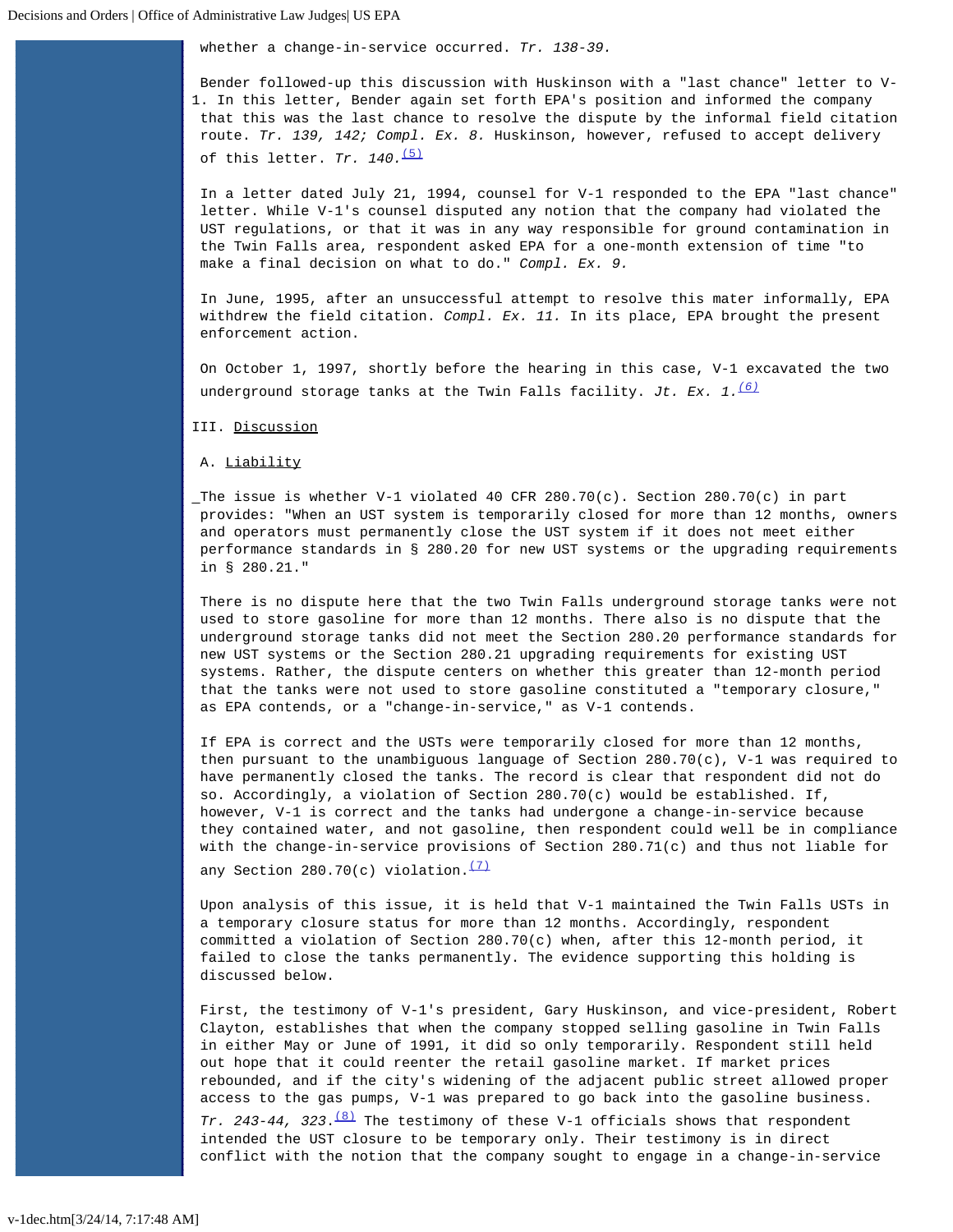by removing the gasoline from the USTs and replacing it with water.

Second, in response to the IDEQ's and the EPA's initial enforcement efforts regarding the USTs, neither Huskinson nor Clayton offered the explanation that the tanks had undergone a change-in-service. For example, in responding to a letter from the IDEQ *(Compl. Ex. 4)* in which V-1, in effect, was advised that it was not in compliance with Section 280.70(c), Clayton made no mention of a change-inservice. Instead, Clayton asked the State environmental agency for more time to excavate the tanks. *Compl. Ex. 6.*

Likewise, when Huskinson talked with EPA representative Van Duzee on February 4, 1994, about the Twin Falls USTs (a conversation which V-1 tape recorded), Huskinson made no mention of a change-in-service occurring. *Tr. 64, 126; Resp. Ex. 1.* Huskinson's silence on this matter is compelling, for one would expect that if a change-in-service had actually occurred, it would have been raised by V-1 to persuade EPA not to issue a field citation. The fact that this defense was not raised on February 4 is telling.

Third, respondent's argument that it replaced the gasoline in the underground storage tanks with water in order to effect a change-in-service begs the question - - *i.e.,* a change-in-service to what? V-1's witnesses offered no explanation as to the water in the USTs being used for any purpose whatsoever. In fact, they testified that because the water mixed with residue petroleum that had been left in the tanks, it created a considerable problem of how to dispose of the now contaminated substance. *Tr. 281.*<sup>[\(9\)](#page-10-1)</sup> Whether the tanks were filled with water for safety reasons, as respondent maintains (*Tr. 286),* or whether they were filled with water as a result of respondent's good faith interpretation of an EPA publication (a point discussed below), the fact remains that the water that was put into the

USTs did not effect a change-in-service. $\frac{(10)}{(10)}$  $\frac{(10)}{(10)}$  $\frac{(10)}{(10)}$ 

Finally, the fact that V-1 did not conduct a site assessment after removing the gasoline from the tanks, and before filling them with water, is further evidence that the USTs did not undergo a change-in-service. In that regard, Section 280.71(a), titled "Permanent closure and changes-in-service," states that "[t]he required assessment of the excavation zone under § 280.72 ["Assessing the site at closure or change-in-service"] must be performed after notifying the implementing agency but before the completion of the ... change-in-service." V-1 did not do this. Accordingly, respondent cannot now argue that its USTs had undergone a change-in-service when it failed to follow the clearly prescribed regulatory steps for effecting such a change. *See Compl. Ex. 8* (EPA letter of July 12, 1994, informing V-1 that "[e]ven an official 'change-in-service' from storage of a regulated substance (like gasoline) to an unregulated substance (like *pure* water) requires active measurement for 'the presence of a release where contamination is most likely to be present at the UST site.'" *(EPA's emphasis).*

V-1 attempts to evade compliance with this site assessment requirement by arguing that following this regulatory methodology would only have served to make matters worse. It asserts that site assessment soil borings could have acted as conduits spreading the known ground contamination to other areas. Accordingly, V-1 submits that by not complying with the letter of the law (*i.e.,* Section 280.70(c)), it "acted in the best interest of the environment." *Resp. Br. at 9.*

Respondent's site assessment argument has no merit. Its unsupported assertions are defeated by the testimony of EPA witness Van Duzee. She testified that she had never seen a site assessment cause additional environmental harm. Van Duzee also testified that the collecting of soil samples after the USTs have been excavated does not result in environmental harm. Furthermore, she added that the applicable UST regulations do not require that either borings or monitoring wells be drilled. *Tr. 347-49.*

In sum, EPA has established that the Twin Falls USTs were temporarily closed for more than 12 months in violation of Section 280.70(c). Despite this finding, V-1 raises several affirmative defenses that still must be addressed.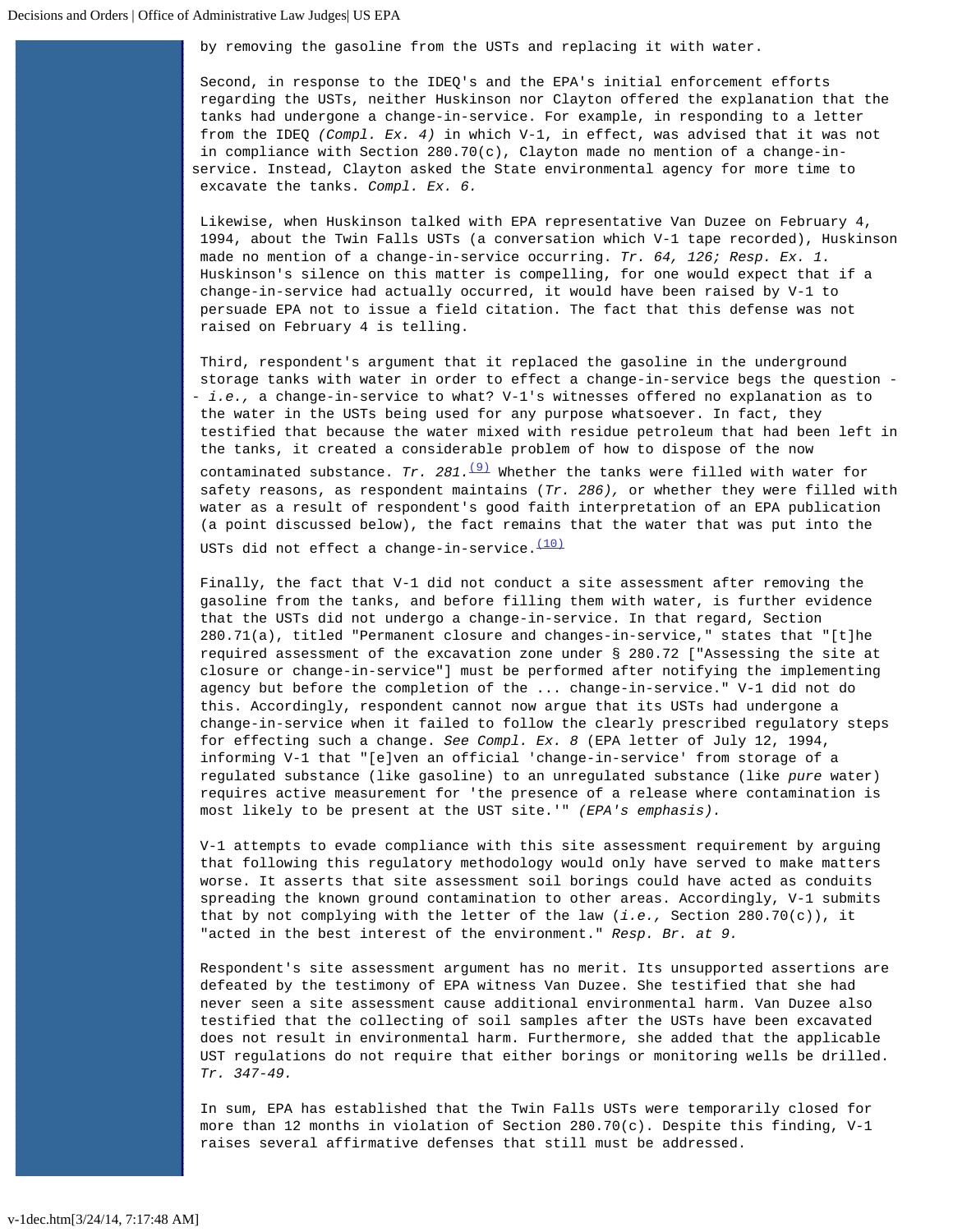# B. V-1's Affirmative Defenses

All of V-1's affirmative defenses rest in some way upon an EPA publication titled, "Musts for USTs." Court Ex.  $2.\frac{(11)}{2}$  $2.\frac{(11)}{2}$  $2.\frac{(11)}{2}$  Page 23 of the Musts for USTs sets forth three exceptions to the permanent underground storage tank closure requirements of Section 280.70(c). One of these exceptions, the one relied upon by V-1, involves a change-in-service. It states, in part, "[y]ou can change the contents of your UST to an unregulated substance, such as water." In other words, an owner or operator of an underground storage tank can relieve itself of the obligation to comply with the permanent closure provisions of Section 280.70(c) by replacing the regulated substance with water.

As its first affirmative defense, V-1 submits that it has complied with the plain wording of this EPA publication. Respondent argues that as directed by the Musts for USTs, it removed the gasoline from the Twin Falls tanks and filled them with water. Indeed, both the company's president and vice-president testified that they relied upon the Musts for USTs in deciding upon this course of action. *Tr. 250, 281, 323.*

As its second affirmative defense, V-1 submits that the doctrine of equitable estoppel prohibits EPA from prosecuting it for relying in good faith upon the agency's Musts for USTs publication. In that regard, respondent states: "[EPA was] aware that their *Musts for USTs* publication advised UST owners that they could effect a change-in-service by filling a UST with an unregulated substance, and specifically indicated that it could be water. In addition, they were aware that their publication did not specifically state that a formal site assessment was required. Furthermore, they were aware that the publication set no standards for emptying and cleaning USTs." *Resp. Br. at 11*. Accordingly, V-1 argues that it cannot now be penalized by EPA for following the government's own publication.

Finally, as a third affirmative defense, respondent asserts that the Fair Notice Doctrine bars EPA's prosecution of this case. V-1 explains, "[t]he Fair Notice Doctrine, based in the principals of the due process clause of the United States Constitution, prevents application of a regulation if that regulation fails to give the regulated party fair notice, or warning, of the conduct that the regulation proposes to require or prohibit." *Resp. Br. at 12.* Here, V-1 submits that it "was given no agency interpretation at all, prior to the enforcement procedure by the EPA, other than what was found in the *Musts for USTs* publication." *Resp. Br. at 13.*

V-1's reliance upon these three affirmative defenses is misplaced. A fatal flaw common to all three defenses is that respondent equates compliance with the Musts for USTs, a general guidance document, as compliance with Section 280.70(c), a promulgated regulation. This is not so.

The regulation that V-1 is alleged to have violated is contained in 40 CFR Part 280, Subpart G. Part 280 is titled, "Technical Standards And Corrective Action Requirements For Owners And Operators Of Underground Storage Tanks (UST)." Subpart G is titled, "Out-of-Service UST Systems and Closure." These headings clearly inform the regulated community, and this includes V-1, that they contain standards affecting the operation and closure of underground storage tanks. Moreover, insofar as this enforcement action is concerned, Section 280.70(c) clearly states that USTs which are temporarily closed for more than 12 months must be closed permanently. There is no ambiguity in this regulation; nor does V-1 assert that to be the case. Accordingly, V-1 cannot now argue that it did not receive "fair notice" as to the conduct required by Section 280.70(c). *See Federal Crop Insurance Corp. v. Merrill*, 332 U.S. 380, 384-85 (1947)("[j]ust as everyone is charged with knowledge of the United States Statutes at Large, Congress has provided that the appearance of rules and regulations in the Federal Register gives legal notice of their contents.")

In addition, V-1 is not a particularly small company. As noted, it has approximately 250 employees with operations in eight states. It owns and operates USTs in the furtherance of its retail gasoline (and propane) business. Therefore, it should come as no surprise to V-1 (or to anyone in this type of business, no matter its size) that owners and operators of underground storage tanks are subject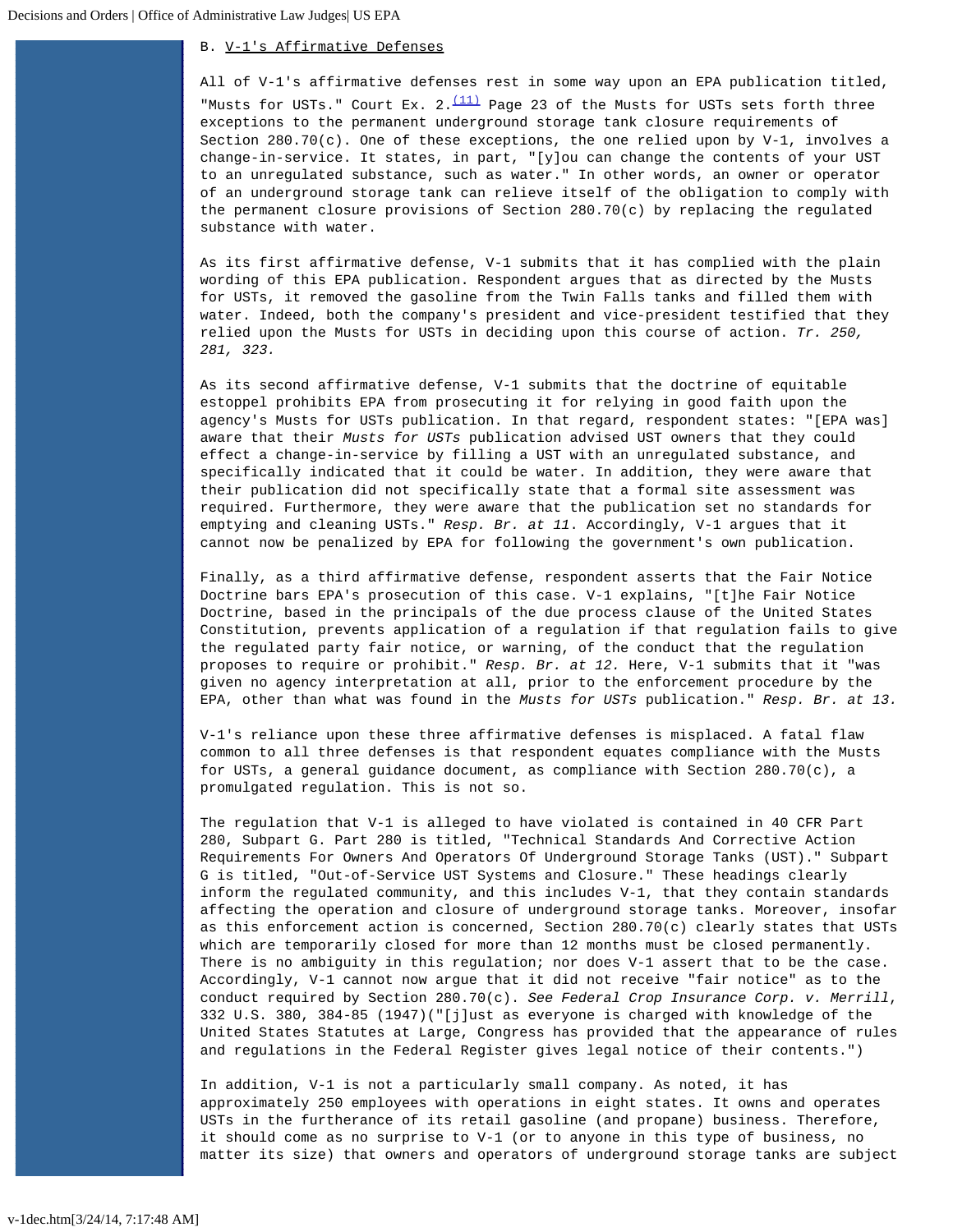to numerous EPA regulations. V-1's dealings with the IDEQ support this conclusion. (Indeed, even V-1 admits that it is "highly regulated." *Resp. R.Br. at 6.*) Accordingly, respondent is charged with the knowledge of the UST provisions contained in 40 CFR Part 280, particularly the plainly worded closure provisions of Section 280.70(c). V-1 has offered no adequate explanation as to why this should not be the case.

Moreover, the very document that V-1 so heavily relies upon, the Musts for USTs publication, contains information damaging to respondent's case. The opening paragraph of the Musts for USTs informs the reader that it is a summary of the regulations only. Page one, paragraph one, of this publication reads:

### WHAT ARE THESE REGULATIONS ABOUT?

The U.S. Environmental Protection Agency (EPA) has written regulations for many of the nation's underground storage tank systems. This booklet briefly describes the new technical requirements for these systems, which include tanks and piping. *You can find the complete regulations in the Federal Register.* Properly managed, underground storage tank systems -- often called USTs -- will not threaten our health or our environment.

*Court Ex. 2 at 1 (emphasis added).*

Thus, not only was V-1, as an owner and operator of underground storage tanks, responsible for knowing and complying with the applicable Code of Federal Regulations, it also was directed to those regulations by the EPA general guidance document that it relied upon.

In addition, even if V-1 had properly relied upon the Musts for USTs when it filled the Twin Falls tanks with water in June of 1991, it was subsequently informed by the IDEQ that this action did not constitute a change-in-service of the tanks. The IDEQ did this by letter dated November 29, 1993, in which it substantially quoted the UST closure provisions of Section 280.70(c). Despite this notification, V-1 did not remove the tanks permanently until October 13, 1997. *See Compl. Ex. 4.*

For these reasons, V-1's affirmative defenses are rejected.

C. Civil Penalty

Section 9006(d) of RCRA provides the statutory authority for the assessment of a civil penalty in this case.  $42 \text{ U.S.C. }$  §  $6991e(d)$ . Pursuant to Section  $9006(d)(2)$ (A), a maximum daily penalty of \$10,000 may be assessed, per tank, for a violation of any standard promulgated under Section 9003 of RCRA. 42 U.S.C. §§ 6991e(d)(2)(A) & 6991b. Section 9006(c) sets forth the criteria for determining an appropriate civil penalty. It provides:

Any order issued under this section shall state with reasonable specificity the nature of the violation, specify a reasonable time for compliance, and assess a penalty, if any, which the Administrator determines is reasonable *taking into account the seriousness of the violation and any good faith efforts to comply with the applicable requirements.*

42 U.S.C. § 6991e(c)*(emphasis added).*

EPA seeks a civil penalty of \$36,674 against V-1. $\frac{(12)}{2}$  $\frac{(12)}{2}$  $\frac{(12)}{2}$  As was the case with the issue of liability, EPA bears the burden of proof on the penalty issue.

EPA arrived at this penalty figure by applying the formula contained in "U.S. EPA Penalty Guidance for Violations of UST Regulations" (the "Penalty Policy"). *Court Ex. 1*. While the use of this Penalty Policy may provide for a more consistent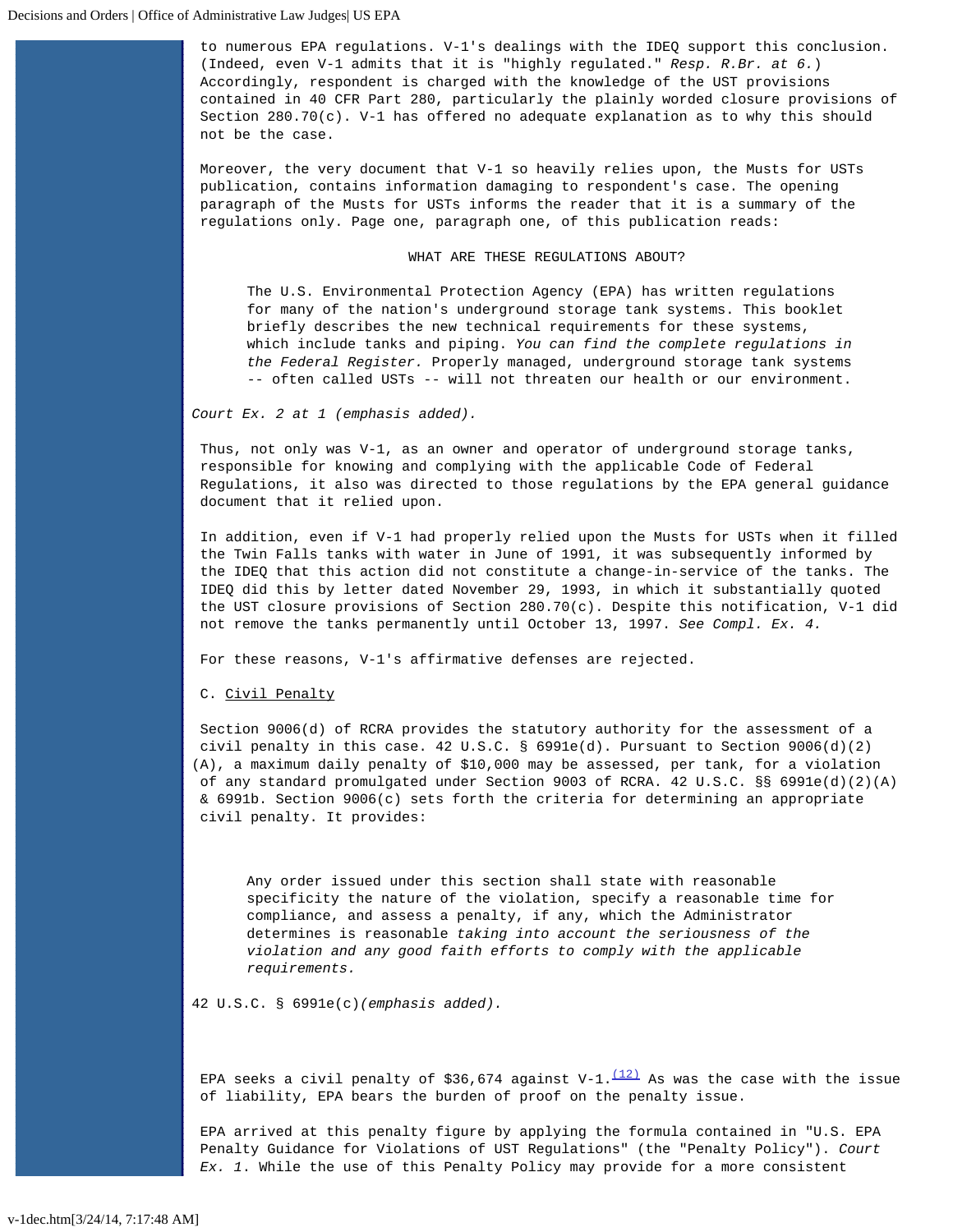national penalty approach by EPA, and in some cases may even be helpful to the judge in determining the appropriate penalty to be assessed (*see* 40 CFR 22.27(b)), the Environmental Appeals Board is correct in stating that ultimately it is the statutory penalty criteria against which the judge is to measure the facts adduced at hearing and assess a civil penalty. *In re Employers Ins. of Wausau*, 6 E.A.D. 735, 758 (EAB 1997).

Accordingly, upon consideration of the facts established at the hearing, together with the RCRA penalty criteria of Section 9006(c), a civil penalty of \$25,000 is assessed against V-1 for violating 40 CFR 280.70(c). A substantial penalty is warranted here because of the serious nature of the violation and V-1's lack of good faith, as evidenced by its failure to promptly close the tanks after being informed by the IDEQ, on November 29, 1993, that the provisions of Section 280.70(c) applied to its operation. V-1, however, did not permanently close the tanks until October of 1997.

There is no doubt that this is a serious violation. In promulgating 40 CFR Part 280, EPA identified the important role of the UST system closure provisions in preventing contaminating releases. It stated:

[T]he principal objective of the UST system closure requirements is to identify and contain existing contamination and to prevent future releases from UST systems no longer in service (52 FR 12757). Available information suggested that UST systems improperly closed in the past have had undetected releases that later required corrective action.... Because a large number of existing UST systems are expected to close in the next 5 to 10 years, EPA believes that it is particularly important to require proper management procedures for out-of-service UST systems so that contamination due to improperly closed UST systems can be prevented from posing a threat of additional releases in the future and needed corrective action can be identified and taken.

53 *Fed. Reg.* 37181 (September 23, 1988).

Thus, failure to comply with the closure provisions of Section 280.70(c) poses significant health and environmental risks. These risks are well-illustrated in this case by the fact that the two tanks at V-1's Twin Falls facility were more than 20 years old. The tanks were asphalt coated or constructed of bare steel, and were not lined, double-walled, or cathodically protected. *Resp. Ex. 5.* The condition of these aging tanks, therefore, increased the likelihood that corrosion would cause the gasoline-contaminated water to be released into the environment. *See* 53 *Fed. Reg.* 37082, 37088. Indeed, even V-1 management acknowledged that the tanks could not meet the December 22, 1998, deadline for upgrading existing USTs. 40 CFR 280.21. $\frac{(13)}{13}$ 

In addition, the Twin Falls USTs were located in a residential area. There are residences immediately behind the V-1 facility, as well as across the street. *Tr. 56, 183.* Also, there are wells close by*. Tr. 118.* These areas could sustain significant environmental harm in the event of a UST release.

Along this line, Todd Bender, EPA's Region 10 underground storage tank program enforcement coordinator, testified that the gasoline-contaminated water contained in V-1's USTs posed a threat to the environment. (V-1's vice-president conceded that there was a brown particulate floating in the tank water, and also that the water had a slight odor to it. *Tr. 336.* Also, the company president stated that the tank water had "a little crust or something ... in the top." *Tr. 254.*) According to Bender, as little as one quart of gasoline in a 12,000 gallon tank has the potential to do environmental harm. *Tr. 198-99, 211.* In fact, respondent acknowledged that it had great difficulty in getting rid of this contaminated water. *Tr. 281.*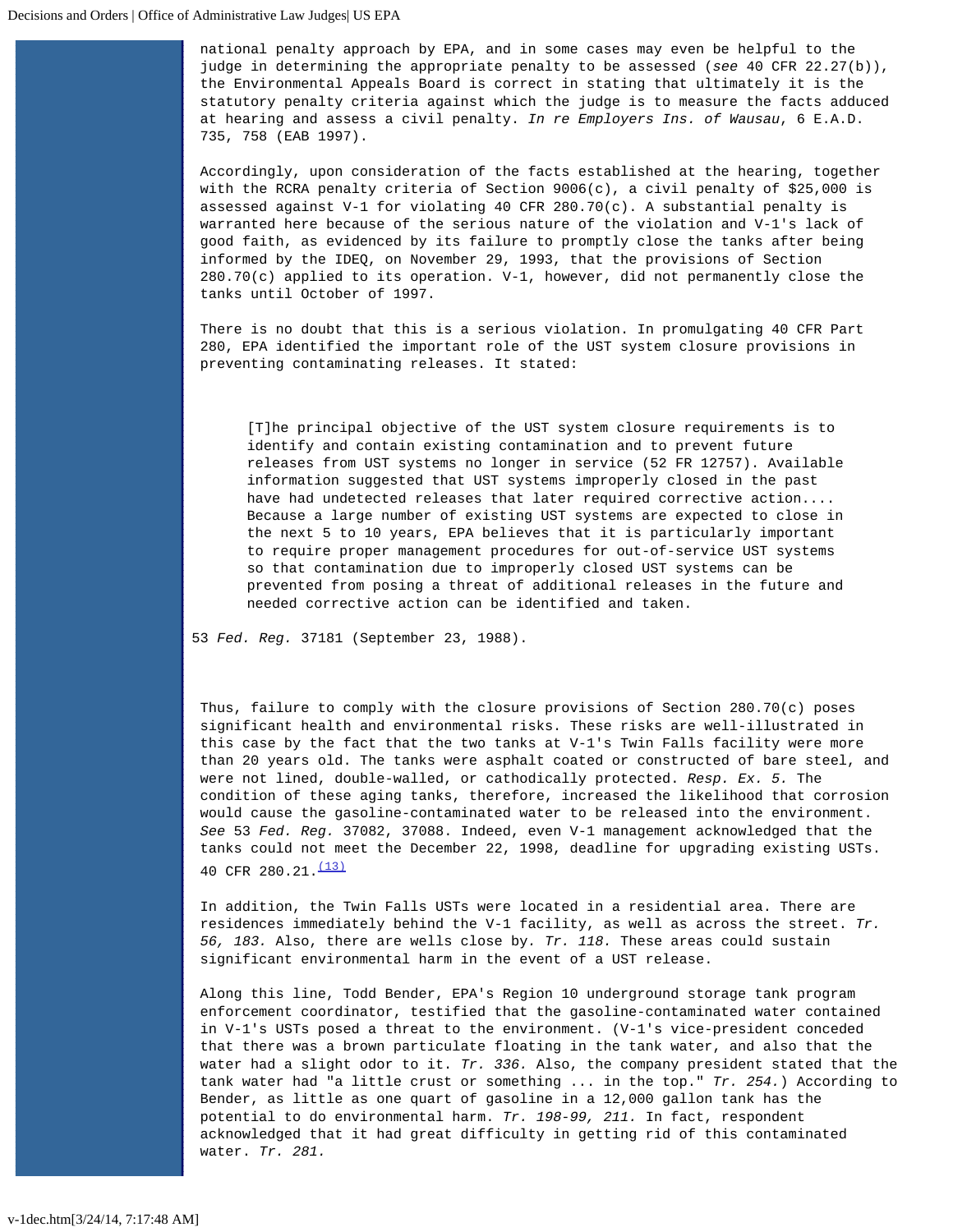Aside from the seriousness of the violation, the record shows that V-1 did not act in good faith once notified by the IDEQ and EPA that it was in violation of Section 280.70(c). When V-1 temporarily closed the tanks in June of 1991, it relied upon EPA's Musts for USTs in erroneously believing that it had performed a change-inservice. Even though V-1 was wrong on this point, and in violation of the applicable UST regulation, for penalty assessment purposes its reliance upon this EPA document cannot be said to be that unreasonable. This is a factor that cuts in V-1's favor in assessing its good faith efforts to comply with Section 280.70(c). As far as this good faith is concerned, however, things took a distinct turn for the worse on November 29, 1993.

It was in a letter dated November 29, 1993, that the IDEQ specifically informed V-1 of Section 280.70(c)'s requirement that USTs temporarily out-of-service for more than 12 months must be permanently closed. Therefore, as of this notification, V-1 was specifically made aware of the applicable UST closure provisions and that the IDEQ believed that it was in violation of Section 280.70(c). *Compl. Ex. 4.* Despite this 1993 notification, and despite subsequent contacts in 1994, from EPA's Ellen Van Duzee *(Tr. 61-66)* and Todd Bender *(Tr. 138-39)*, it wasn't until October of 1997, that V-1 permanently closed the tanks. V-1 has not offered a sufficient explanation as to why it took so long to comply with the UST regulation. In sum,

this evidences a lack of good faith on the part of respondent.  $(14)$ 

Also, as for the period of time between the temporary closing of the tanks and their being excavated, the efforts by V-1 to monitor the tanks for leaks is not a basis for reducing the penalty in this case. For example, tightness tests on the tanks were not performed since approximately 1989. *Tr. 306-07; see Resp. Ex. 4.* In 1991, respondent had ceased conducting inventory control measurements on the

 contents of the tanks. *Tr. 321.[\(15\)](#page-10-7)* All that the company did after the tanks were filled with water was to check the water level in the tanks on a quarterly basis.

While EPA witness Bender conceded that properly performed inventory control and tank tightness tests are good indicators as to whether the tank is leaking *(Tr. 188-89)*, the applicable UST regulation nonetheless specifically requires an external monitoring method, not an internal one. Moreover, these alternative monitoring methods were not even employed by V-1 from June, 1991, to October, 1997.

In sum, based upon the penalty criteria of RCRA Section 9006(c), it is held that a civil penalty of \$25,000 is the appropriate assessment for the Section 280.70(c) violation committed by  $V-1.\frac{(16)}{16}$  $V-1.\frac{(16)}{16}$  $V-1.\frac{(16)}{16}$ 

### D. Compliance Order

Pursuant to RCRA Section 9006(a), 42 U.S.C. § 6991e, EPA requests the issuance of a Compliance Order as set forth in its amended complaint. EPA's request is granted and, to the extent that it has not already done so, V-1 is ordered to do the following:

- 
- a. Within thirty (30) days of receipt of this Order, respondent must submit<br>IDEQ's 30-Day Notice of Closure Form to EPA with a copy to IDEQ clearly<br>indicating the date these tank systems will be permanently closed.<br>b. With
- UST materials.<br>
c. Within sixty (60) days of receipt of this Order, respondent must complete<br>
permanent tank closure shall entail removal of all<br>
water, petroleum, and sludge remaining in each tank, disposal of this<br>
mater
- 
- site assessment which measures for the presence of a release where<br>
d. Within ninety (90) days of receipt of this Order, respondent must provide a<br>
detailed site assessment report to EPA and IDEQ. In addition, a completed<br>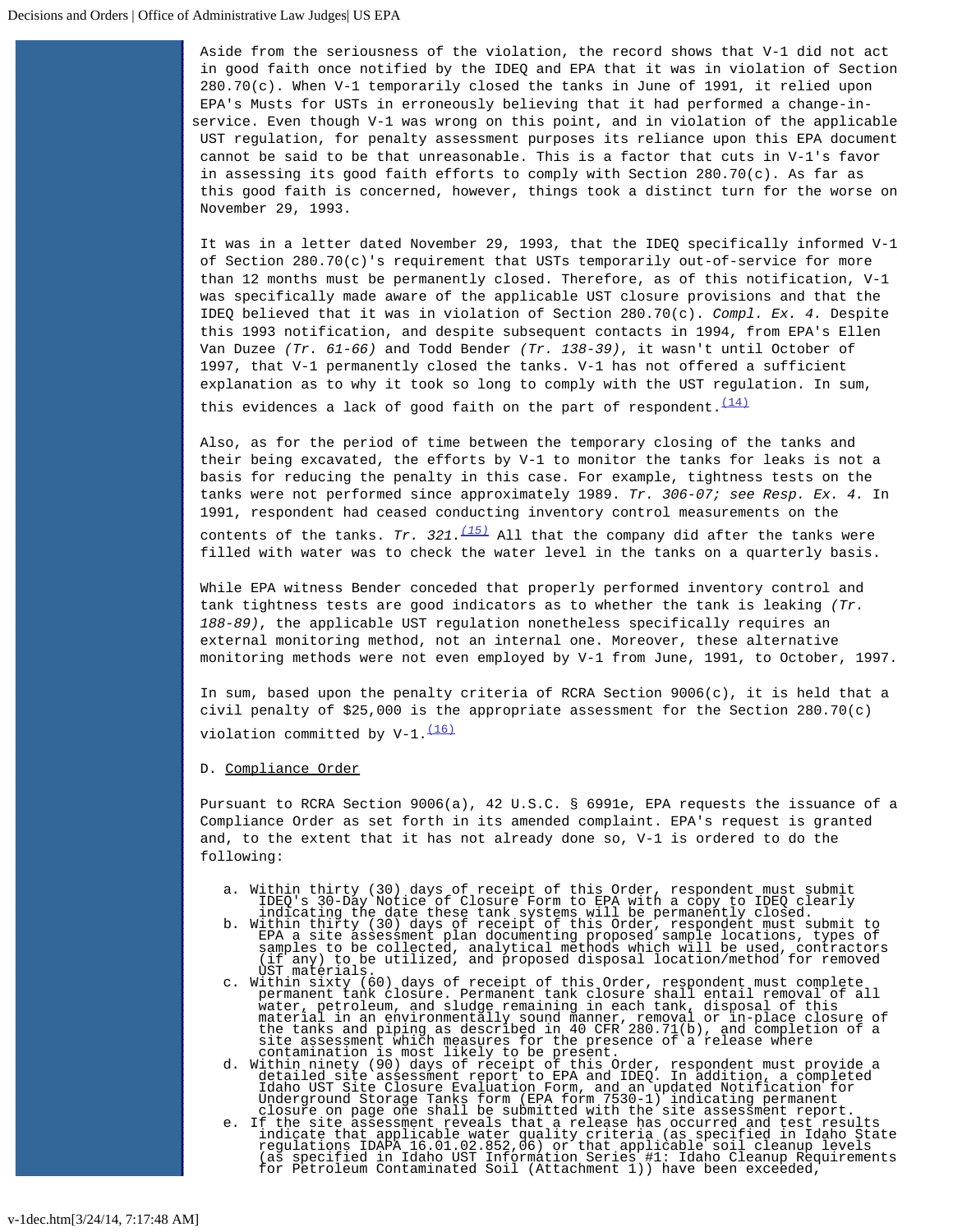respondent shall:

1. Notify the EPA and IDEQ within 24 hours of release confirmation in accordance with 40 CFR 280.61(a).

2. Work cooperatively with IDEQ to fully assess the extent of contamination and provide for remediation of all identified contamination in accordance with IDAPA regulations 16.01.02.851, and 852.

#### ORDER

It is held that V-1 Oil Company violated the Resource Conservation and Recovery Act, 42 U.S.C. § 6991e, by failing to comply with 40 CFR 280.70(c). For this violation, the respondent is assessed a civil penalty of \$25,000. It is also directed to satisfy the terms of the Compliance Order as set forth above. *Id.* Respondent shall pay the civil penalty within 60 days from the date of this

order. $(17)$  Unless this case is appealed to the Environmental Appeals Board in accordance with 40 CFR 22.30, or unless it is directed for review *sua sponte*, it will become a final order of the Board.

Carl C. Charneski Administrative Law Judge

<span id="page-9-0"></span>1. V-1 also was concerned with the possibility that the public street fronting its facility would be widened, thus making it more difficult for its customers to access the gas pumps.

*Tr. 244-45.*

<span id="page-9-1"></span>2. "Before permanent closure or a change-in-service is completed, owners and operators must measure for the presence of a release where contamination is most likely to be present at the UST site ...." 40 CFR 280.72(a).

<span id="page-9-2"></span>3. Van Duzee's misunderstanding as to the contents of the tanks does not affect the holding in this case. What is important is the fact that this water had mixed with petroleum and was not "pure." *Tr. 122, 142.*

<span id="page-9-3"></span>4. The field citation is an informal on-site method for resolving enforcement disputes, and attaining prompt regulatory compliance. *Tr. 92, 152.* Part I of the citation is titled "Compliance Order;" Part II is titled "Settlement Agreement." The field citation process, if accepted by respondent, takes the place of an adversarial hearing.

<span id="page-9-4"></span>5. EPA also sent this "last chance" letter to V-1's vice-president, as well as to the company's legal counsel. V-1 eventually received this letter. *Tr. 148; Compl. Ex. 9.*

<span id="page-9-5"></span>6. Aside from the fact that the tanks were excavated on October 1, 1997, it was determined that the circumstances surrounding the excavation were not relevant to this proceeding. This determination was made in the interest of fairness, as respondent could not be expected to defend against any new allegations made by EPA on the eve of trial, and EPA had no interest in postponing the hearing. *Tr. 11-14.*

<span id="page-9-6"></span>7. 40 CFR 280.71(c) in part states: "Continued use of an UST system to store a nonregulated substance is considered a change-in-service." Nonetheless, as discussed *infra*, there is serious dispute here as to whether V-1 even properly performed a change-in-service. This dispute also centers on its failure to conduct a site assessment.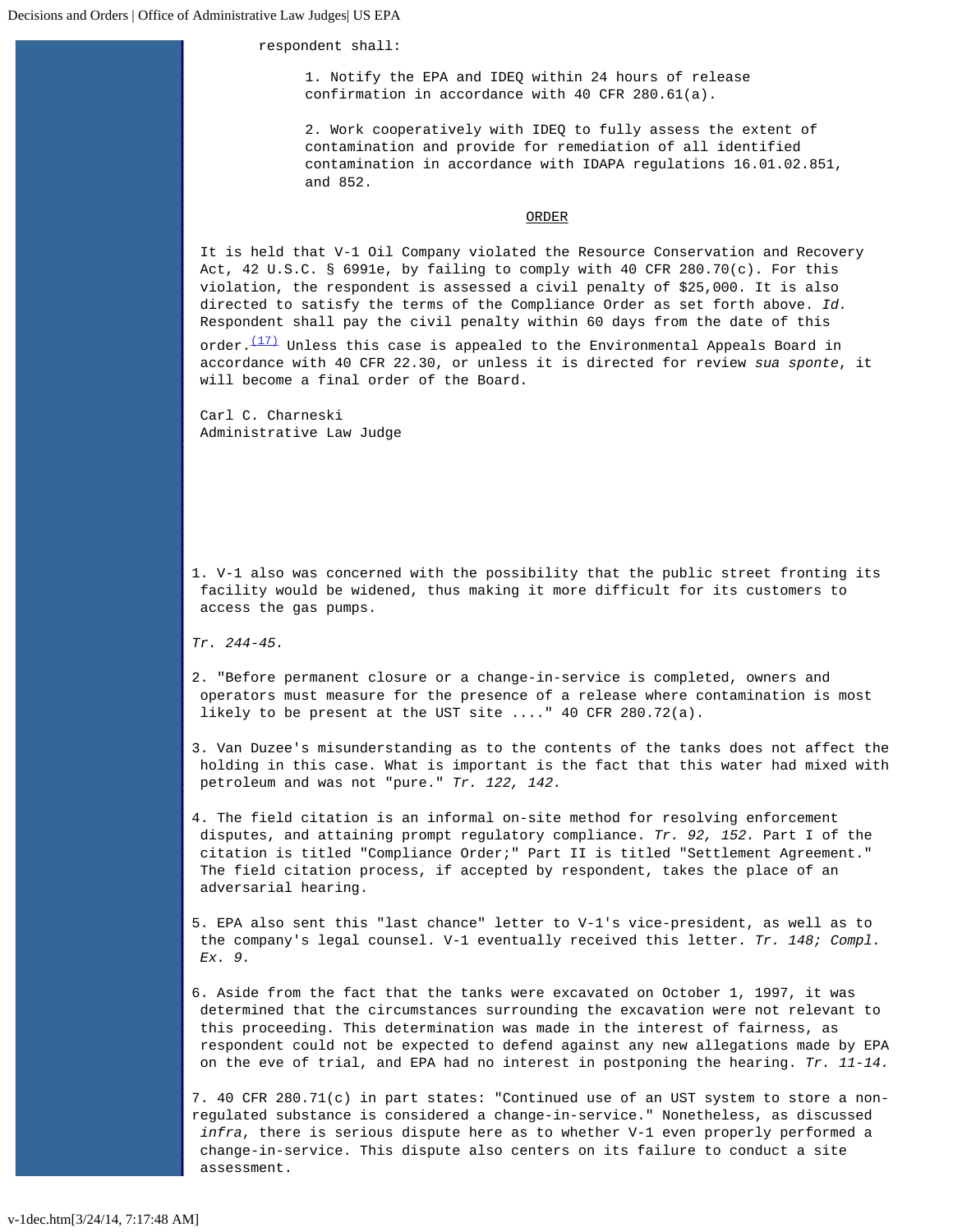<span id="page-10-0"></span>8. Company president Huskinson stated that at one point respondent was leaning toward pulling the tanks because of the impending 1998 deadline for the upgrading of existing UST systems. *Tr. 296; see* 40 CFR 280.21. The fact that V-1 may have considered pulling the tanks, however, in no way alters the established fact that for the time periods involved in this case the Twin Falls USTs were temporarily closed. Indeed, Huskinson conceded that had the retail gasoline business picked up, the tanks could well have been put back into service.

*Tr. 292; Resp. Ex. 1.*

<span id="page-10-1"></span>9. As for the company's efforts to dispose of this water, V-1 president Huskinson explained:

We contacted many -- several contractors to see what the best way was to get it out, asked DEQ if it could be pumped out and put on roadbeds where they're doing asphalting because I didn't think that that would be contaminating anything and *no one wanted to touch it.*

*Tr. 281 (emphasis added).*

<span id="page-10-2"></span>10. V-1 management stated that it filled the tanks with water on the advice of an unnamed contractor. *Tr. 286.* While V-1 believes that this made the tanks safer *(T.258)*, an EPA witness experienced in the area of underground storage tanks disagreed. *Tr. 201.* This is an issue that need not be resolved in this case.

<span id="page-10-3"></span>11. Court Exhibit 2 is a 1988 edition of this publication, while Court Exhibit 3 is a 1990 edition of the same publication. The relevant portions of these two exhibits are identical.

<span id="page-10-4"></span>12. EPA proposed this penalty on a per facility basis, as opposed to the statutorily allowed per tank basis.

<span id="page-10-5"></span>13. The fact that underground storage tanks can, and do, leak is further illustrated by this case. In that regard, V-1's president testified that the company's Twin Falls facility was "probably" contaminated by a "huge release" that had occurred at a station across the street. *Tr. 118, 268; Compl. Ex. 9 at 1.* Indeed, EPA witness Van Duzee testified that the IDEQ had filed suit against the tank owners across the street from V-1's facility. *Tr. 87.*

<span id="page-10-6"></span>14. Additional evidence of V-1's lack of good faith is the fact that the company president refused to accept a letter from Bender dated July 12, 1994. *Tr. 140; Compl. Ex. 8.*

<span id="page-10-7"></span>15. *See Compl. Ex. 8*, EPA letter informing V-1 that even inventory control documents are a "wholly insufficient" substitute for a site assessment. *See, also, Tr. 79* (inventory control does not satisfy EPA's leak detection requirements).

<span id="page-10-8"></span>16. This penalty consideration also took into account EPA's financial analysis regarding the economic benefit derived by V-1 as a result of its noncompliance. This analysis is contained in Complainant's Exhibit 19. Also considered was the testimony of EPA witness, Charlotte Resseguie, an economic benefit expert. *See Tr. 225-235.* However, this penalty consideration did not take into account EPA's assertions that V-1 had committed another UST violation in the past. *See Compl. Br. at 21-23.* In that regard, EPA has not provided any documentary proof to support its position. Also, the testimony upon which complainant relies is unclear and too sketchy either to prove this point, or to provide the court with sufficient information so as to properly take such a fact into account.

<span id="page-10-9"></span>17. Payment of the civil penalty may be made by mailing, or presenting, a cashier's or certified check made payable to the Treasurer of the United States, addressed to Mellon Bank, EPA Region 10 (Regional Hearing Clerk), P.O. Box 360903M, Pittsburgh, PA. 15251.